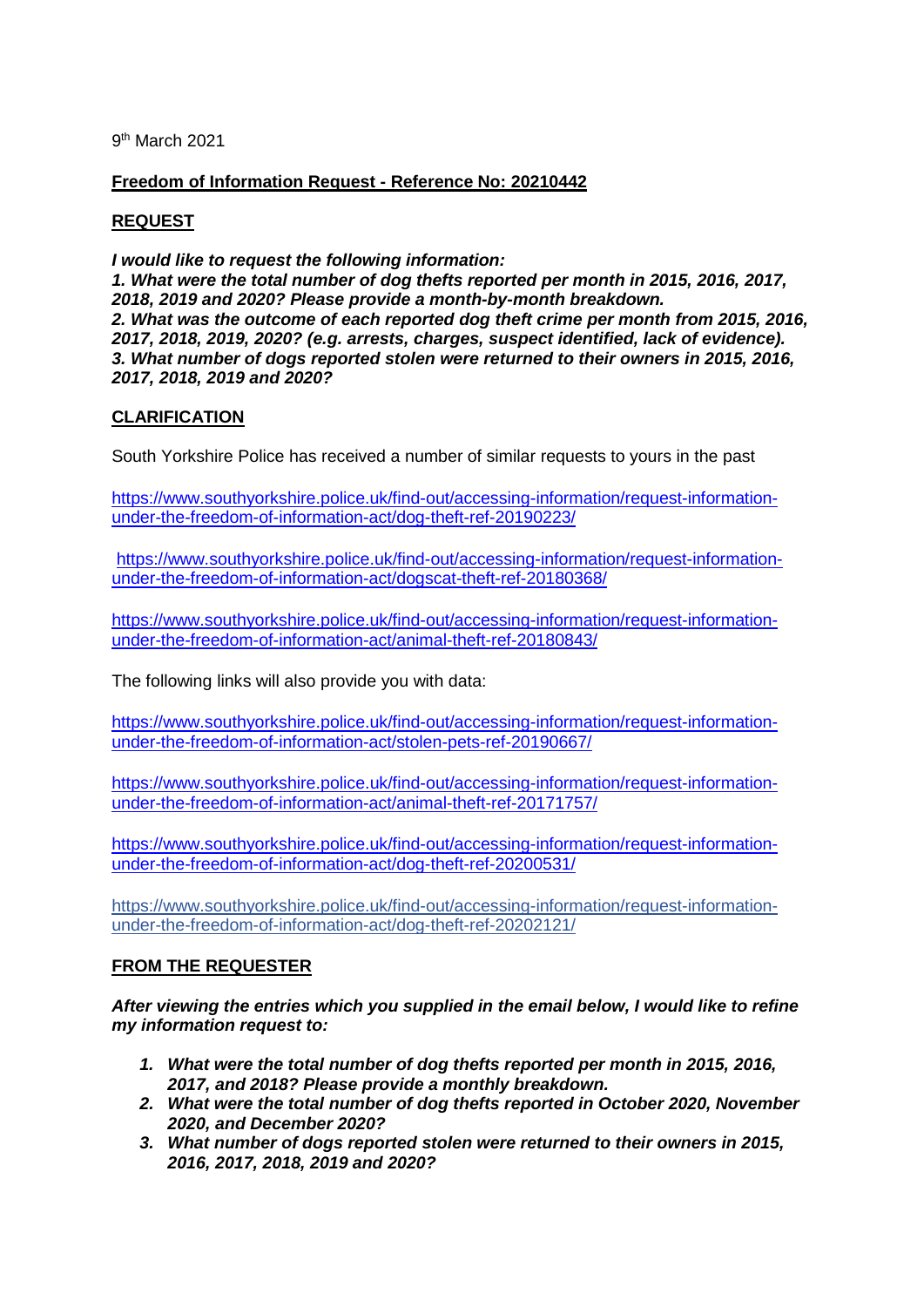## **RESPONSE**

I approached our Crime Management Data Returns Administrator for assistance with your request. The CMS system and Connect System is used to record complaints or allegations of those matters, which the Home Office specify should be recorded as 'crimes'.

She conducted a search of the two crime management systems. (CMS - our legacy system which provides data up to 4th December 2017 and our new CONNECT system which records crimes from that date onwards)

For FOI requests such as this, we access the two separate systems and the retrieval and data extraction varies greatly dependant on the search capabilities and the inputted data. The information you receive therefore may be in two different formats depending on your time parameters, and the data we can provide which will be dependent on the search capabilities of each system. All our systems are designed and used first and foremost for Policing Purposes and have limited search capability.

She provided me with the enclosed spreadsheet and the following explanation of her search criteria:

*Please see the attached data and the below explanation.*

### *CONNECT data -*

*I have provided a count of offences recorded for CONNECT Crime between 04-DEC-2017 and 28-FEB-2021 where the Property Status is Stolen or Stolen\Recovered and Property Class 3 is DOG. Of the offence count, I have provided a breakdown of the offence outcome.*

*I have also provided the location of the crime if the MO Desc 1 is Location, then I have provided the MO Desc 2 detail.*

### *Please note –*

- *The recording of the Premises Type and MO Desc are not a mandated requirement within CONNECT, therefore some offence are not recorded with this information.*
- *Property Status is not a mandated requirement and I would suggest that this is a not reliable field to use to identify if the dog has been 'recovered.*
- *There is no requirement to record the breed of dog stolen, therefore the Initial MO free text field would have to be reviewed at record level to potentially identify this detail, however this may not be recorded.*
- *For offences recorded for CONNECT Crime it is not possible to accurately quantify property classes as the 'Quantity' field is a not mandated requirement and therefore, not recorded for all offences.*

## *CMS(II) Data –*

*I have provided a count of offences where the Property Sub Class is Dogs and the Property Status is Stolen or Recovered where the offence was recorded for the CMS(II) Crime*